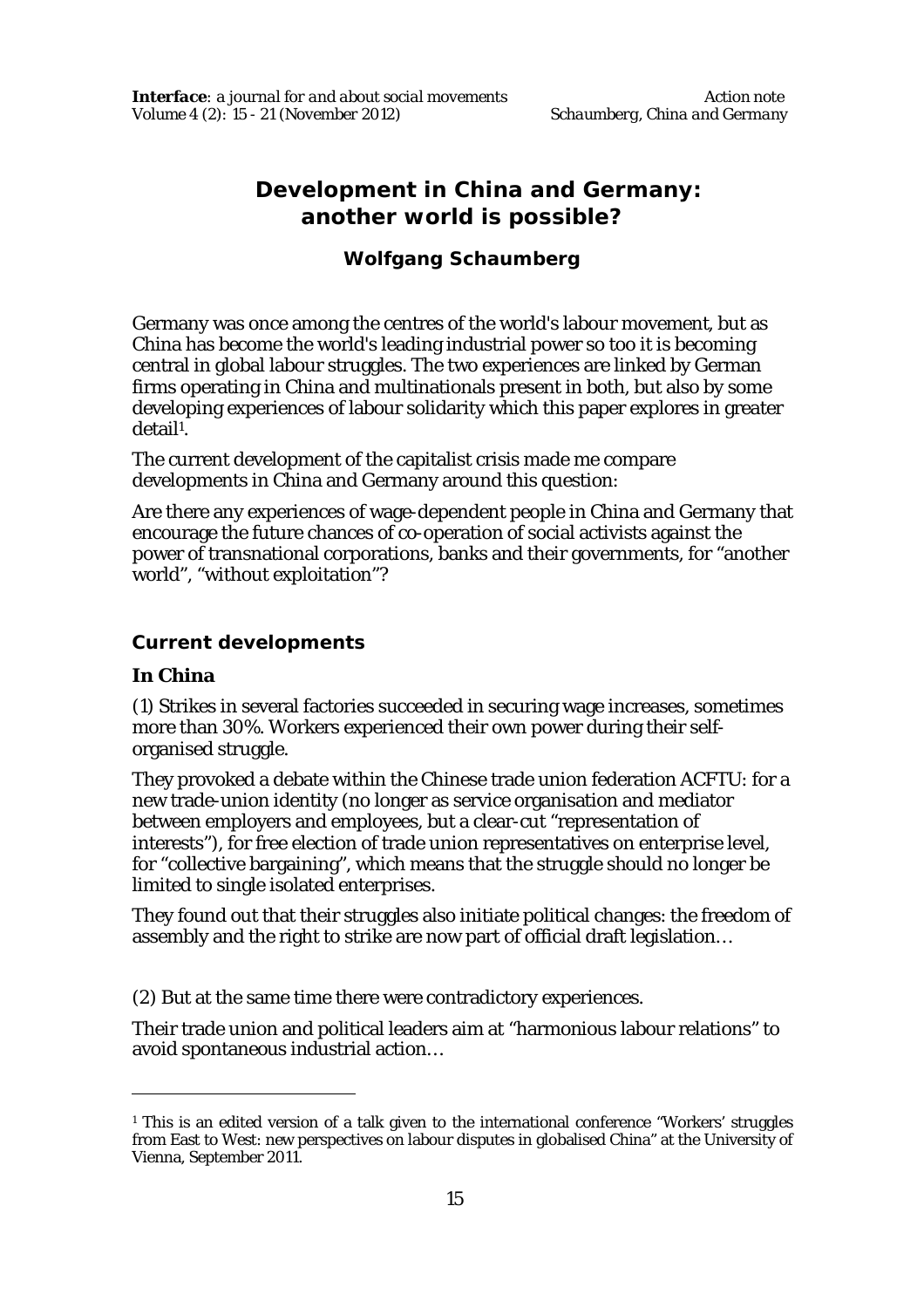... and they want the workers to take into account the "economic situation of their companies" when listing their demands.

#### (3) Some questions *remain*:

how do the workers see and discuss these experiences of capitalist structures against the background of the 1949 revolution and the resulting struggles for socialist transformation? Are there differences in their reception by workers in the former state sector enterprises, those in the new enterprises, by migrant workers, by old workers and the young? On May 29, 2010 a Honda worker complained on a website

China! It has been promoting low-cost competition and cheap labor. Our GDP keeps growing! *However this growth relies on exploiting our cheap labor. … We do not want to go this way either. Times have changed! So this kind of cheap labor regime must end! … China is supposed to be a socialist country! The Japanese companies investing in China must follow the rules of China. Implement socialism! Do not give us capitalism!*

During the current struggles, what is the importance of the fact that the CCP has 78 million members, which means that in a total population of 1.3 billion people, i.e. about 1 billion adults, there is an average of 8 communists per 100 adults? Can we perceive their influence, e.g. in industrial and trade enterprises, in the government, in the neighbourhoods of the cities?

#### **In Germany**

 $\overline{a}$ 

Wage-dependent people have only occasionally recognized that changes in the organisation of industrial production because of interlinked chains of production help workers to put pressure on employers and to get the workforce of dozens of other enterprises to join in the struggle (which happened at Opel Bochum in 2000 and especially in 20042).

The overwhelming experience of recent years was mostly cuts in wages and job losses, an increase of precarious working conditions and the extension of working-hours; their own experiences in the struggles mostly did not encourage them, but rather caused increasing resignation, intensified by widespread fears of growing crisis. New forms of global networks of production and introduction of new technology caused massive blackmailing on the workforce and on trade unions.

The level of trade union organisation in large companies is relatively high, but the principle "one company – one union" has become obsolete because of the splitting of employment within the firms (outsourcing, temporary work, fixedterm contracts). Collective wage agreements have become less important, also

<sup>&</sup>lt;sup>2</sup> See the English-subtitled film at https://vimeo.com/44512168.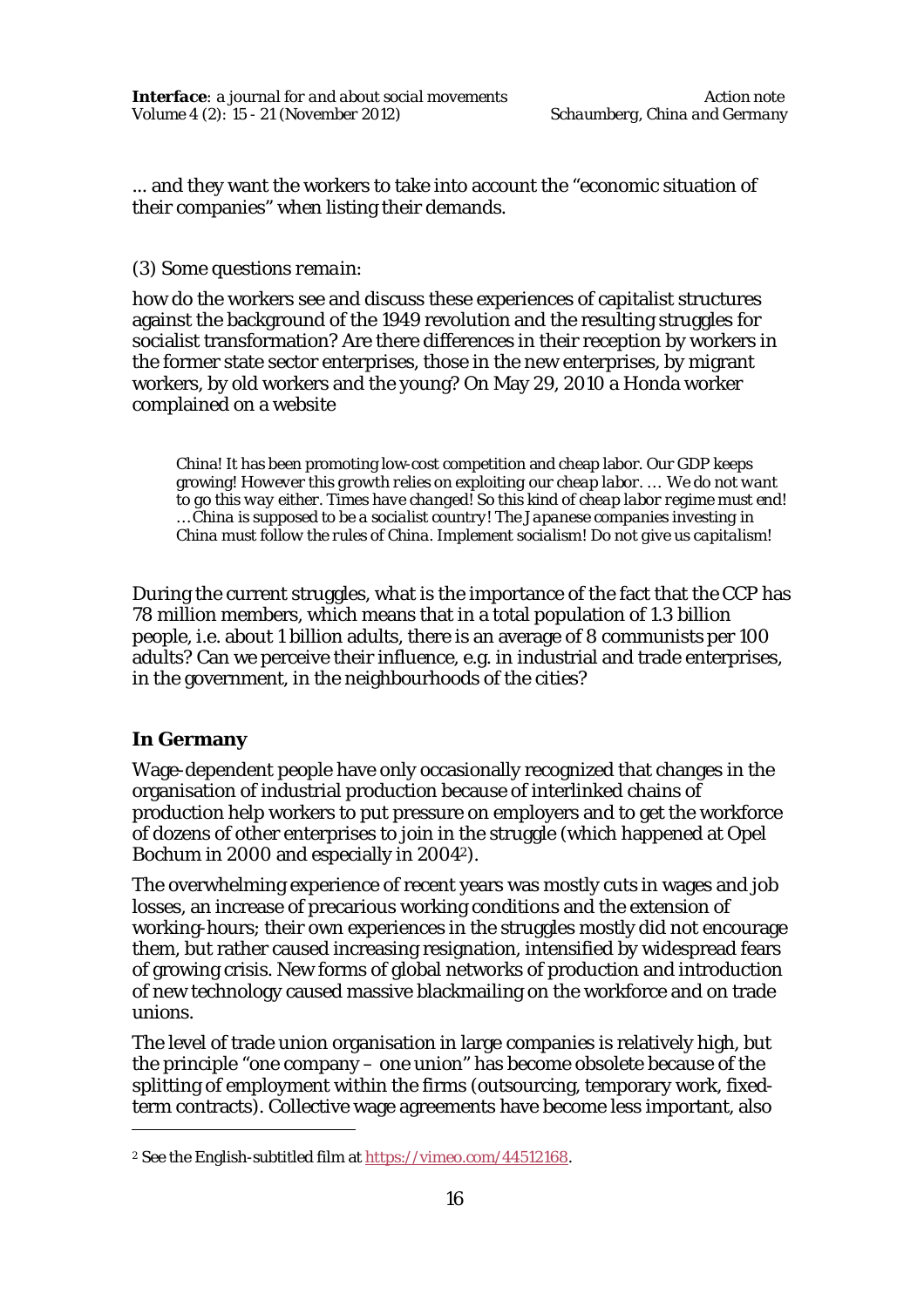because union leaders agreed to opening clauses in favour of company-related regulations. Works councils gain more influence in conflicts with employers, but they do not win any more power in the fight against profit interests in general.

We must consider the historical experiences to arrive at a more accurate assessment:

The workers are used to compromises, which are arrived at through negotiations by their representatives, by experts from work councils and trade union leaders, who do not want to jeopardise the competitiveness of "their" company…

#### **What are the chances of creating "another world", without wage-dependency?**

"Workers of all countries, unite! - It seems we must be thankful to capitalists today that their globalization forced us to reunite around one table, bringing us a step closer to the old labor movement's slogan." These were Chen Weiguang's opening words in October 2010 at the foundation meeting of the "International Center for Joint Research Laboratory" at Sun Yat-Sen University in Guangzhou, China. Chen Weiguang is the chairman of the approximately two millionmember union of Guangzhou (Canton), capital of the industrial province of Guandong with its 96 million inhabitants.

Indeed: With the example of China it becomes clear how capital connects people worldwide by forcing them to deal with the same contradictions and problems – while at the same time creating the explosive potential that we can use to defeat it:

(1) The worldwide economic crisis forces us everywhere to discuss basic problems of the economic and social system.

In China and in Germany they officially admit that the gap between the poor and the rich is increasing.

There is also already public discussion about the fact that growing consumerism is linked to *an idea of growth* that is causing dangerous new problems through environmental devastation (e.g. transport system focussed on cars, nuclear energy…)

(2) There are more and better ways of exchanging experiences and ideas. The managers in bigger factories want workers to learn English. In China as in Germany now all children have to learn English at school.

The internet is increasingly used for international exchange, even if - up to now - only few people use the new communication technologies to debate what "another world" could look like.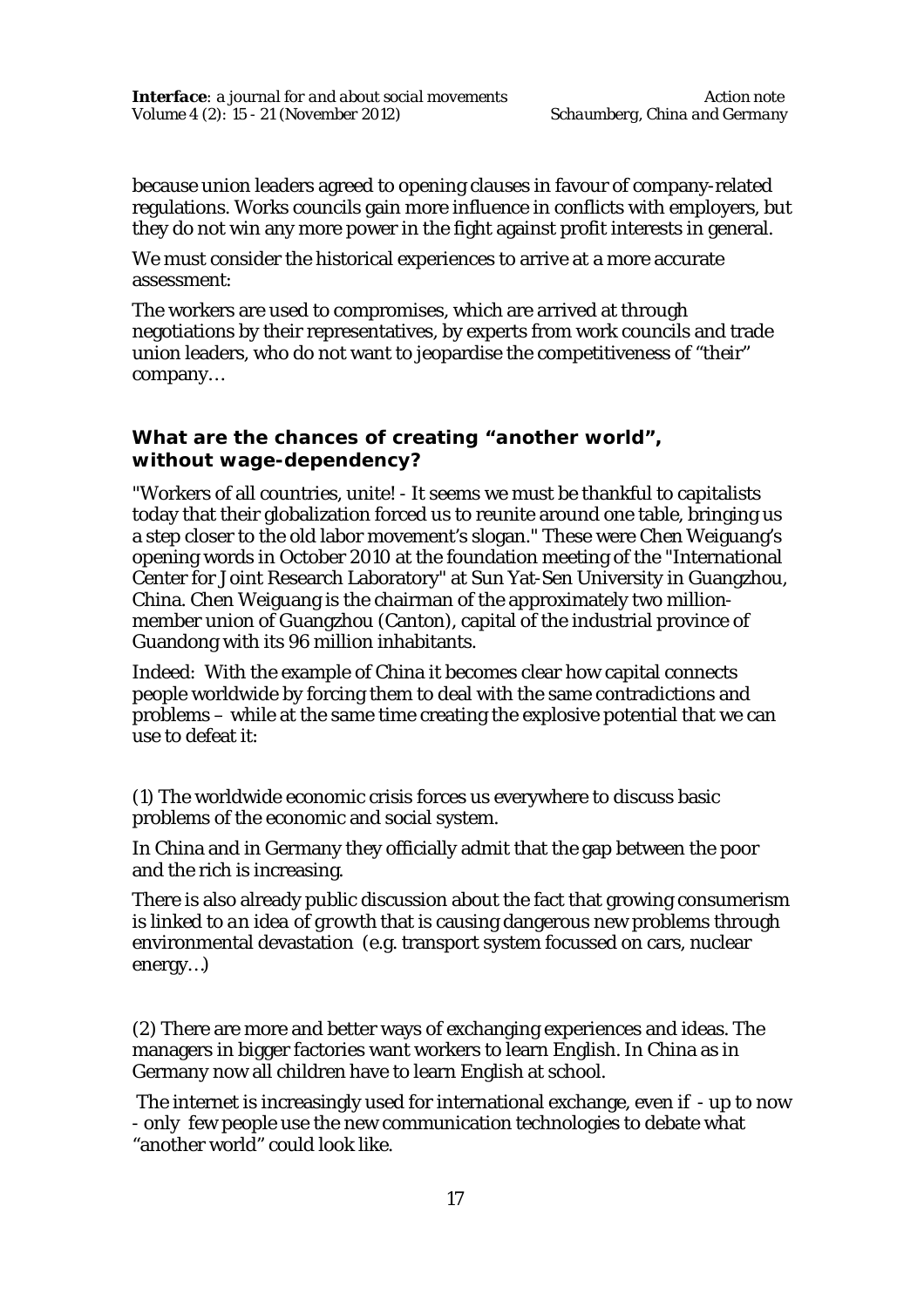It is quite likely that more people from China will participate in the World Social Forum…

(3) Extremely important, but in fact rarely taken into account, the daily production experiences become more and more similar:

- the Chinese workers are quickly learning not only the most modern methods of production, but also the typical antagonism of private capitalist production like speeded-up production, pressure on wages as well as the lie of "people-centred production"…

- there is an increase of stress and time pressure. Demanding shorter worktime will emerge as a result of both, experience in production and the problem of unemployment…

- wages, e.g. paid by car multinationals, may be relatively high, but the work is often experienced as degrading..

- wage-dependent people suffer from their employers' blackmailing around relocations, rationalisation …

- The worldwide development of the organisation of production has led to massive changes in the workforce structure of western companies. For the personnel managers it has become increasingly difficult to create *"corporate identity".* In China, e.g. in the Honda factory in Guangzhou, there are only fixedterm employment contracts. Thus the workers live in permanent job insecurity, which does not help building "corporate identity" at all…

### **International solidarity has to be organized...**

Facing these problems, many activists, unionists, as well as many academics emphasize the necessity to strengthen the international exchange of experiences. They demand this should form an essential part of the necessary expansion of education measures for union cadres and workers in general.

#### *But*

who is supposed to educate whom concerning what issue? Where did "social partnership" and collective bargaining practices in the Western countries lead us? In the end, everything will depend on the question *which* experiences, on the basis of *which* analysis of capitalist development, will be conveyed to the colleagues…

#### **German activities**

On the one hand, there are currently 4,500 German companies with dependencies in China. But on the other hand information on the development in China and the promotion of international solidarity of the workers has not come very far.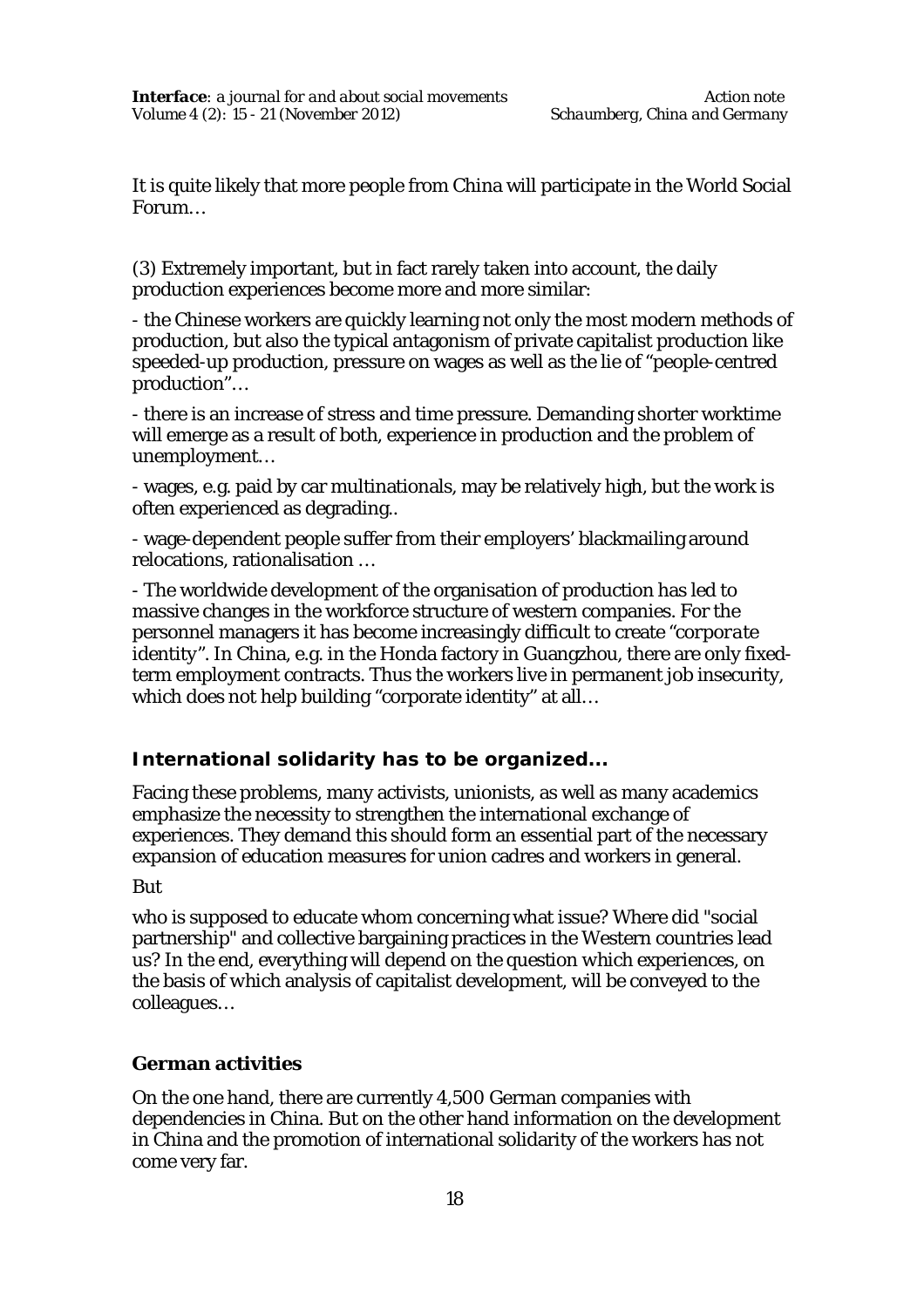(1) There are only very few "leftist" German groups and individuals who continuously attempt to direct attention on the development in China, to develop co-operation and discuss a perspective of a future "other world". They can be found around the magazine "wildcat" and in the 5 organisations at "Forum Arbeitswelten China und Deutschland" (magazine express, Labournet Germany, T.I.E., Südwind, WOEK).

(2) The factory based leftist groups have only very rarely initiated discussions on China on the shopfloor; as far as I know, in the recent 12 months only regarding pending relocations of the workplace and demands for securing their own jobs. According to the Works Constitution Act (BetrVG), members of the works council would be in an excellent position to get information about the workers' situation in China and to push for the necessary co-operation, especially when their employer plays an active role in China, sends people there or invites Chinese workers to come to Germany for training purposes, which happens very often…

(3) Some NGOs and individuals such as Dr. Rolf Geffken try to promote cooperation on trade union level.

What about official trade union policy? We only see some steps towards cooperation with Chinese workers, and they are limited to very few visits and conferences of officials, although the DGB as an important member of the IGB/ITUC with 180 million members worldwide would have the means to organise some information exchange with employees in China and to promote co-operation with the Chinese trade union federation ACFTU and its 226 million members.

In 2005, DGB and IG Metall published their international aims in a brochure:

a) *world works councils* have to be built up in multinationals (currently there are ten of them)

b) *international framework agreements* (e.g. codes of conduct) are the center piece of labor's global strategy. The basic norms of the International Labor Organisation (ILO) always lie at the core of these agreements. The employers' competitiveness remains of fundamental importance:

By signing a framework agreement, corporations also recognize social partnership on an international level.

It looks as if capitalist globalization could be brought under control through a global social partnership. According to DGB and IGM, reasonable employers are apparently already voluntarily on the way there: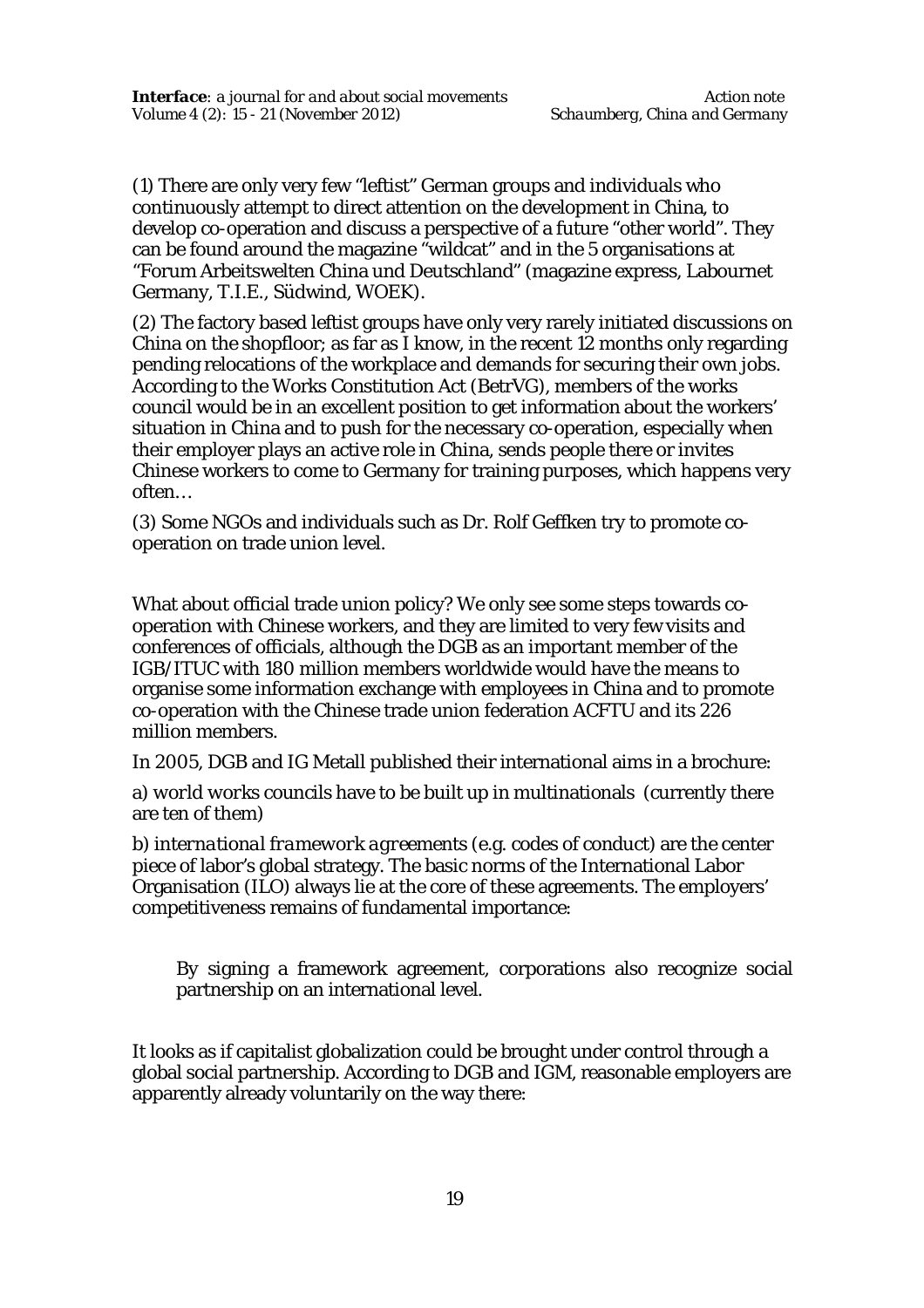Because studies have shown that *when labor relations improve, productivity increases. Improvements in health and safety conditions, in wages and worktime strengthen the companies' relations with its employees and thus, nearly always influence the quality of the production.*

According to this view, international contact between workers, European and world works councils and companywide agreements will regulate globalization in such a way that working people, shareholders and their managers will all profit.

c) DGB and IG Metall emphasize that *"The state has the main responsibility…* to achieve a binding, transnational regulation to push forward the social dimension of globalization…".

It is a tradition of German official trade union policy to concentrate so much on *"national identity"* and make the workers put their trust in the state to regulate the conflict between capital and labour, which should increase the competitiveness of the German economy rather than question it.

### **Conclusion**

Is it not true that in China the "harmonious society" is the national objective, everything being focussed on *"national identity"?* – A political classconsciousness, *"working class identity",* does not emerge automatically from the daily struggle for improvements or against deterioration when there is largely a lack of historical awareness and too little sharing of historical experiences.

In my opinion, the hope for welfare-state regulation of capitalist globalization is senseless. Of course it makes sense to criticize its brutal consequences and explain its causes, even if this alone doesn't offer us much hope.

Instead, the chance to exchange experiences and ideas with more people worldwide about other forms of living together, and of organizing the production and distribution of necessary and desired things may offer more hope. If, by doing so, we can approach a feasible vision, the indignation at capitalism's attacks can become a fury that leads to tackling the cause at its very roots...